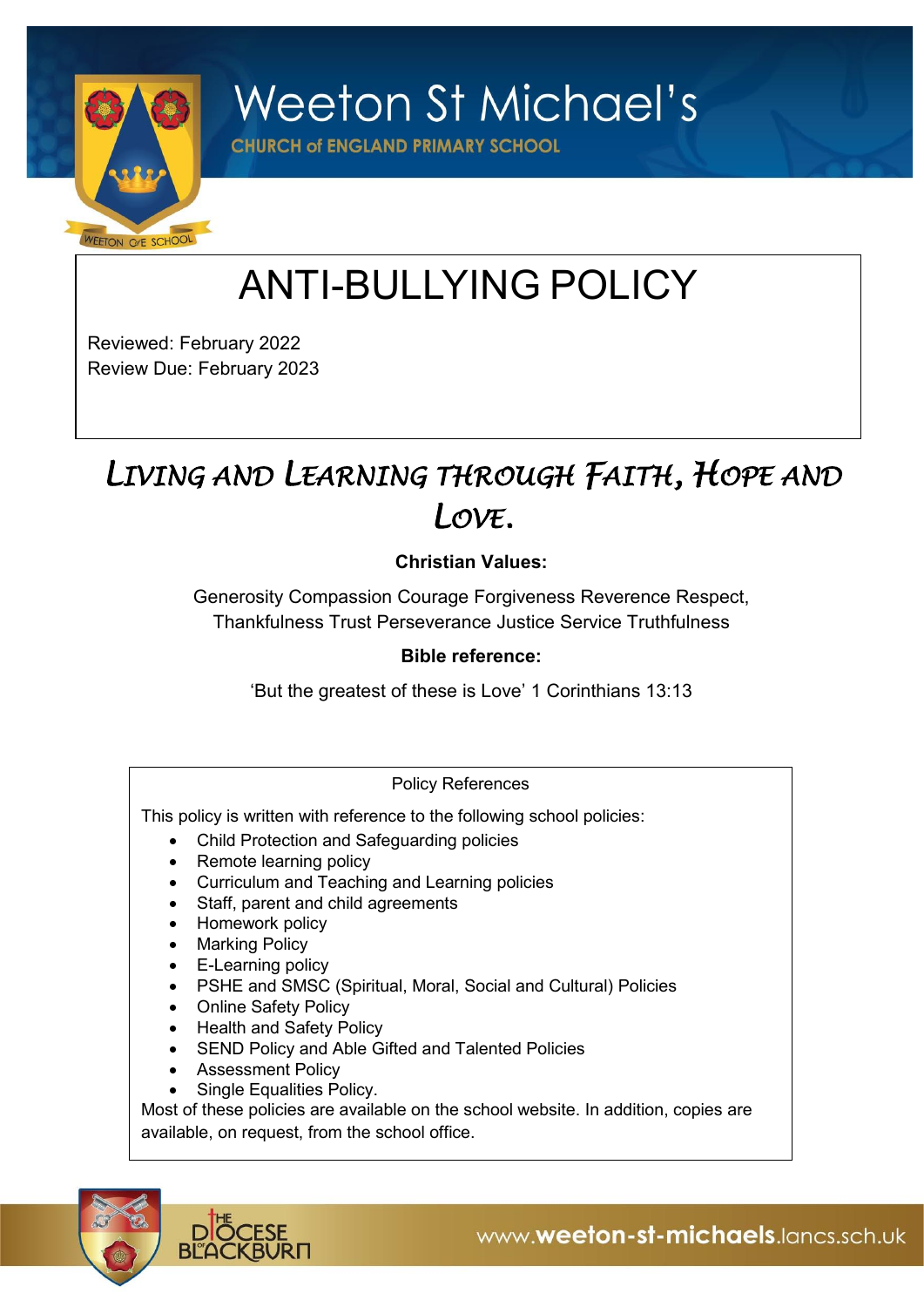### **Say No to Bullying What is Bullying?**

At Weeton St Michael's C.E. Primary School, we see bullying as:-

• When a child is repeatedly singled out to be 'picked on' either physically or verbally,

- Where the actions are deliberate and sustained,
- When the focus is on one child
- When the intention is to hurt, isolate or humiliate an individual
- When the actions are designed to be kept secret
- When the actions are unprovoked

We do not consider bullying to be:-

- An isolated incident
- A falling out
- A 'one off' disagreement

We see bullying as a shared problem. We aim to encourage all members of our school community to recognise bullying, acknowledge its unacceptability and report it.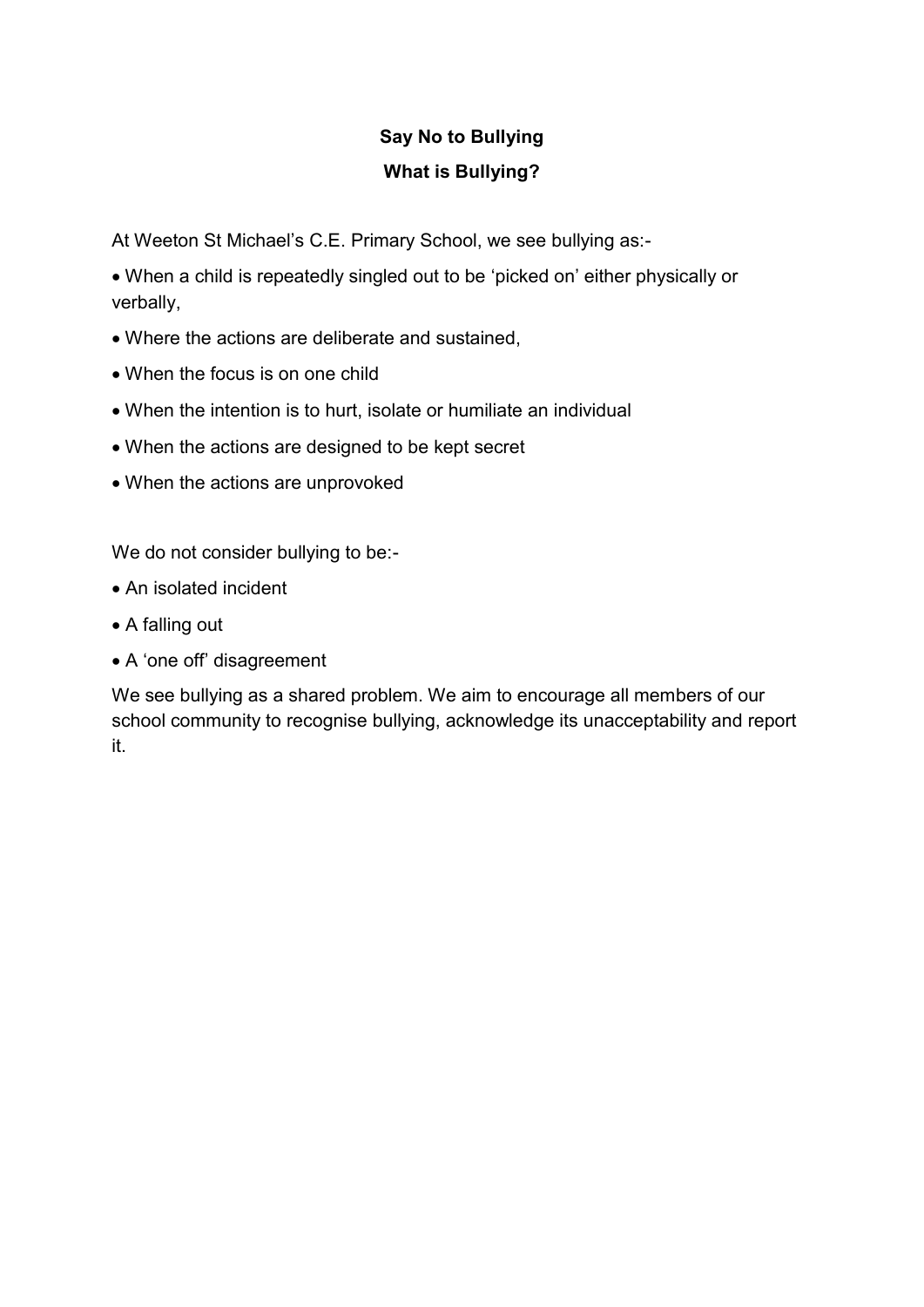#### **Aims**

Bullying is wrong and damages individual children. We therefore do all we can to prevent it, by developing a school ethos in which bullying is regarded as unacceptable. We aim, as a school, to produce a safe and secure environment where all can learn without anxiety.

This policy aims to produce a consistent school response to any bullying incidents that may occur. We aim to make all those connected with the school aware of our opposition to bullying, and we make clear each person's responsibilities with regard to the eradication of bullying in our school.

#### **Stopping bullying happening**

It is the responsibility of all within the school to maintain the ethos. Pupils need good models from adults, from which they may develop their own self-discipline.

We are committed to:

- Focusing on what is going well.
- Giving plenty of praise (but avoid overdoing this it needs to keep its value),
- Making clear that it is the behaviour we do not want not the child,
- Drawing attention to good behaviour,
- Giving clear and regular reminders of what is expected,
- Teaching good behaviour / manners through own conduct,
- Setting an example ourselves, in dress, manner, courtesy and care.

Similarly, we expect all adults to treat one another with respect so that appropriate models of behaviour are recognised by the children. If an adult feels bullied by another: parent, staff or governor, this should be immediately reported to the **Headteacher** 

Strategies for preventing bullying include:

1. All staff will make pupils aware of the problems that can be caused by bullying. This is to be achieved through:

- whole class discussion,
- group discussions and,
- talking to individuals.

2. The theme of bullying is integrated into circle time through the PHSE Curriculum.

3. Class rules are established at the beginning of the school year which promote positive behaviour and agree class expectations. These rules are regularly referred to throughout the year.

4. Cyber-bullying is discouraged through our Internet policy. Children are not allowed to be in possession of mobile phones during the school day.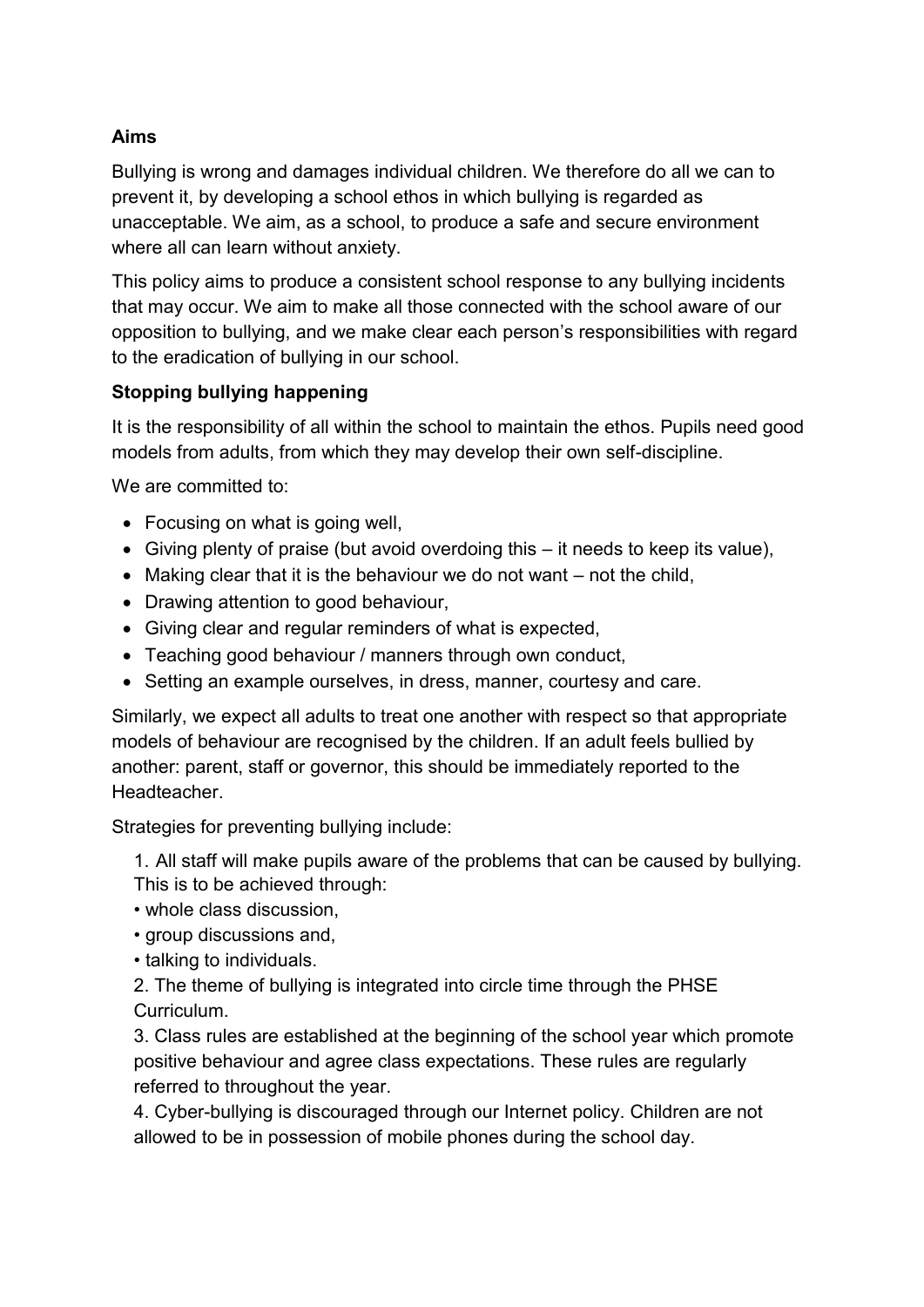#### **Keeping Children Safe**

It should be remembered that the whole purpose of any action taken by staff against bullies is to enable all pupils to come to school and to enjoy a happy and secure environment. Parents, pupils and staff should be left in no doubt that bullying, in all its forms, will not be tolerated.

All staff watch out for early signs of distress, which may include deterioration of work, unexplained illness, isolation, the desire to remain with adults and erratic attendance. Staff understand that whilst these behaviours may be symptomatic of other problems, they may be early signs of bullying.

#### **If bullying does occur**

- Pupils are encouraged to find the help of an adult they trust and to stay where there are plenty of other pupils about and where an adult can see them.
- In the first instance, staff will deal with incidents of bullying in the classroom and then report instances of bullying to the Head Teacher who will take action where deemed necessary. This may include discussing with the whole staff or an individual teacher, establishing additional strategies to overcome the difficulties caused by bullying and discussing with those pupils involved within a peer group support approach.
- Pupils who are bullying will be made aware that their actions are making other pupils unhappy in coming to school and that this goes against our school's Christian Values and the school Code of Conduct.
- Parents and carers will be informed and encouraged to work with school to improve the situation and deal effectively with the issue.
- Pupils who have bullied need to know that these actions are not tolerated and should find ways to make amends through Restorative Justice approaches and discussion with the staff of the school.

#### **If bullying persists:**

- The bully, or groups of bullies, will be withdrawn from the playground or classroom for a period of time and their parents will be invited to a formal meeting where they will be reminded of the anti-bullying policy. Contracts outlining expectations will be drawn up and consequences of further made clear
- Their behaviour will be monitored for a period of time so as to enable the school and home to work together to overcome problems.
- Ultimately, an exclusion from school may be given if the bullying behaviour does not stop – in line with the school's exclusions policy.

#### **The Role of Governors.**

The Governing Board supports the Headteacher in all attempts to eliminate bullying from our school. This policy statement makes it very clear that the Governing Board does not allow bullying to take place in our school, and that any incidents of bullying that do occur are taken very seriously and dealt with appropriately.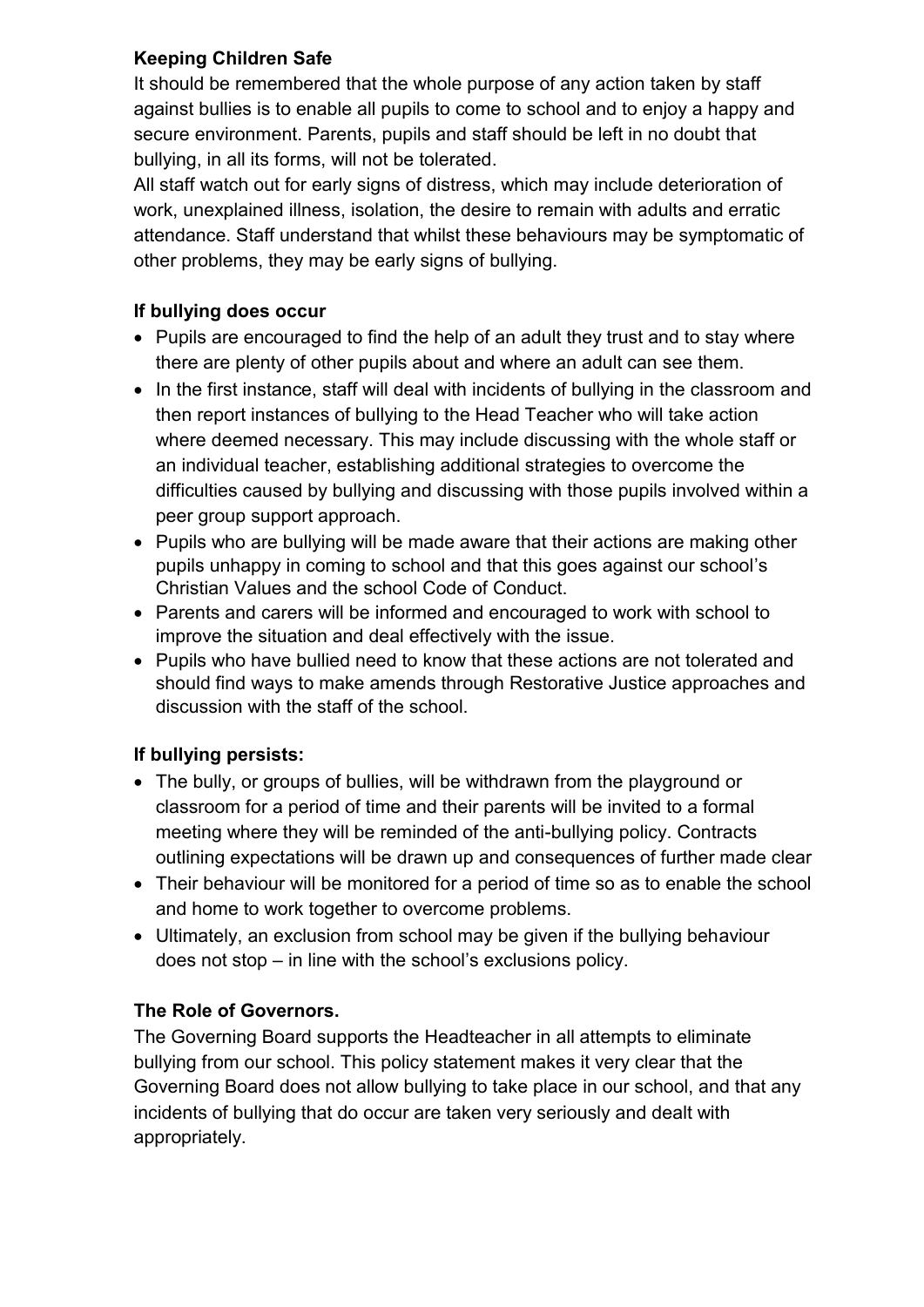The Governing Board monitors the incidents of bullying that occur, and reviews the effectiveness of the school policy regularly.

The Governing Board requires the Headteacher to keep accurate records of all incidents of bullying and to report to them, on request, about the effectiveness of school anti-bullying strategies. The Governing Board responds within ten days to any request from a parent to investigate incidents of bullying. In all cases, the Governing Board notifies the Headteacher and asks for an investigation to be carried out, the findings of which are reported to a representative of the Governing **Board** 

#### **The Role of the Headteacher**

It is the responsibility of the Headteacher to implement the school anti-bullying strategy and to ensure that all staff (both teaching and non-teaching) are aware of the school policy and know how to deal with incidents of bullying.

The Headteacher reports to the Governing Board about the effectiveness of the anti-bullying policy on request.

The Headteacher ensures that all children know that bullying is wrong, and that it is unacceptable behaviour in this school.

The Headteacher draws the attention of children to this fact at suitable moments. The Headteacher ensures that all staff receives sufficient training to be equipped to deal with all incidents of bullying.

The Headteacher sets the school climate of mutual support and praise for success, so making bullying less likely. When children feel they are important and belong to a friendly and welcoming school, bullying is far less likely to be part of their behaviour.

#### **The Role of the Teacher**

Teachers attempt to support all children in their class and to establish a climate of trust and respect for all. By praising, rewarding and celebrating the success of all children, we aim to prevent incidents of bullying.

Classroom staff in our school take all forms of bullying seriously, and intervene to prevent incidents from taking place.

If adults witness an act of bullying, they do all they can to support the child who is being bullied. If a child is being bullied then after consultation with the Headteacher, the class teacher informs the child's parents.

If adults become aware of any bullying taking place between members of a class, they deal with the issue immediately. This may involve counselling and support for the victim of the bullying through the peer support group approach, and sanctions for the child who has been carrying out the bullying.

We spend time talking to the child who has bullied: we explain why the action of the child was wrong, and we endeavour to help the child change their behaviour in future.

If a child is repeatedly involved in bullying other children, the Headteacher is informed. The child's parents are invited in to school to discuss the situation. In more extreme cases, for example where these initial discussions have proven ineffective, the Headteacher may need to contact external support agencies.